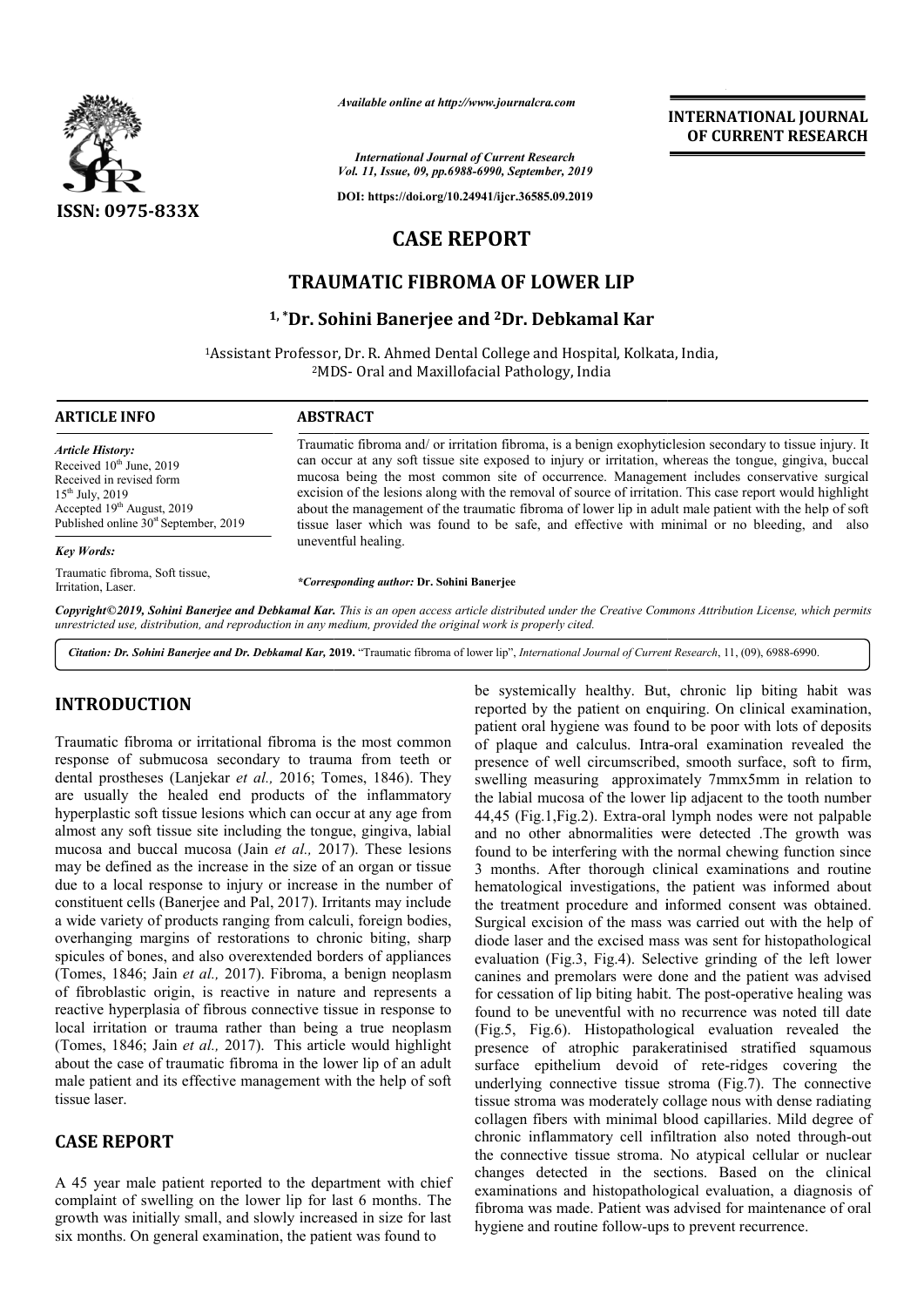

**Figure 1.Soft tissue growth on lower labial mucosa**



**Figure 2.Tissue growth was found to be interfering with chewing**



**Figure 3.Growth was excised with the help of laser**





**Figure 4.Excised tissue growth Figure 5.Histopathological photograph of the** 



**Figure 6.One week post op** 



**Figure 7. Three week post –op**

### **DISCUSSION**

Localized fibrous tissue overgrowths are very common in the oral mucosa (Jain *et al.,* 2017; Banerjee and Pal, 2017; Barker and Lucas, 1967; Rangeeth *et al.,* 2010). The etiology of an irritational fibroma is usually a source of irritation (Jain *et al.,*  2017). Traumatic fibroma or irritation fibroma is a consequence of trauma to the lip or cheek or from biting the lip or cheek (Lanjekar *et al.,* 2016; Jain *et al.,* 2017; Banerjee and Pal, 2017). It usually presents as an ovoid or round smooth surface asymptomatic pale pink growth. The only line of treatment is a conservative surgical excision under local anesthesiafollowed by sutures (Jain *et al.,* 2017; Banerjee and Pal, 2017; Rangeeth *et al.,* 2010; Kolte *et al.,* 2010). It occurs more commonly the buccal mucosa along the occlusal line

followed by labial mucosa, gingiva and palate. Biting of thecheek is considered to be one of the mainreason of occurrence. It usually varies in size, asymptomatic in nature with female predilection and mostly encountered in fourth to the sixth decade of life. Histologically, irritation fibroma can appear as anintact or ulcerated stratified squamous epithelium along with shortening and flattening of rete pegs. Conservative excisional biopsy is curative and its findings are diagnostic; however if the exposure to causative irritant persists recurrence may occur (Jain *et al.,* 2017; Banerjee and Pal, 2017; Rangeeth *et al.,* 2010; Pai *et al.,* 2014). Similar such lesions, which may also arise due to irritation from plaque micro-organisms also include pyogenic granuloma, peripheral giant cell granuloma, peripheral ossifying fibroma etc (Banerjee *et al.,* 2017). Longterm postoperative follow-up is extremely important as incompletely removed lesions along with persistence of